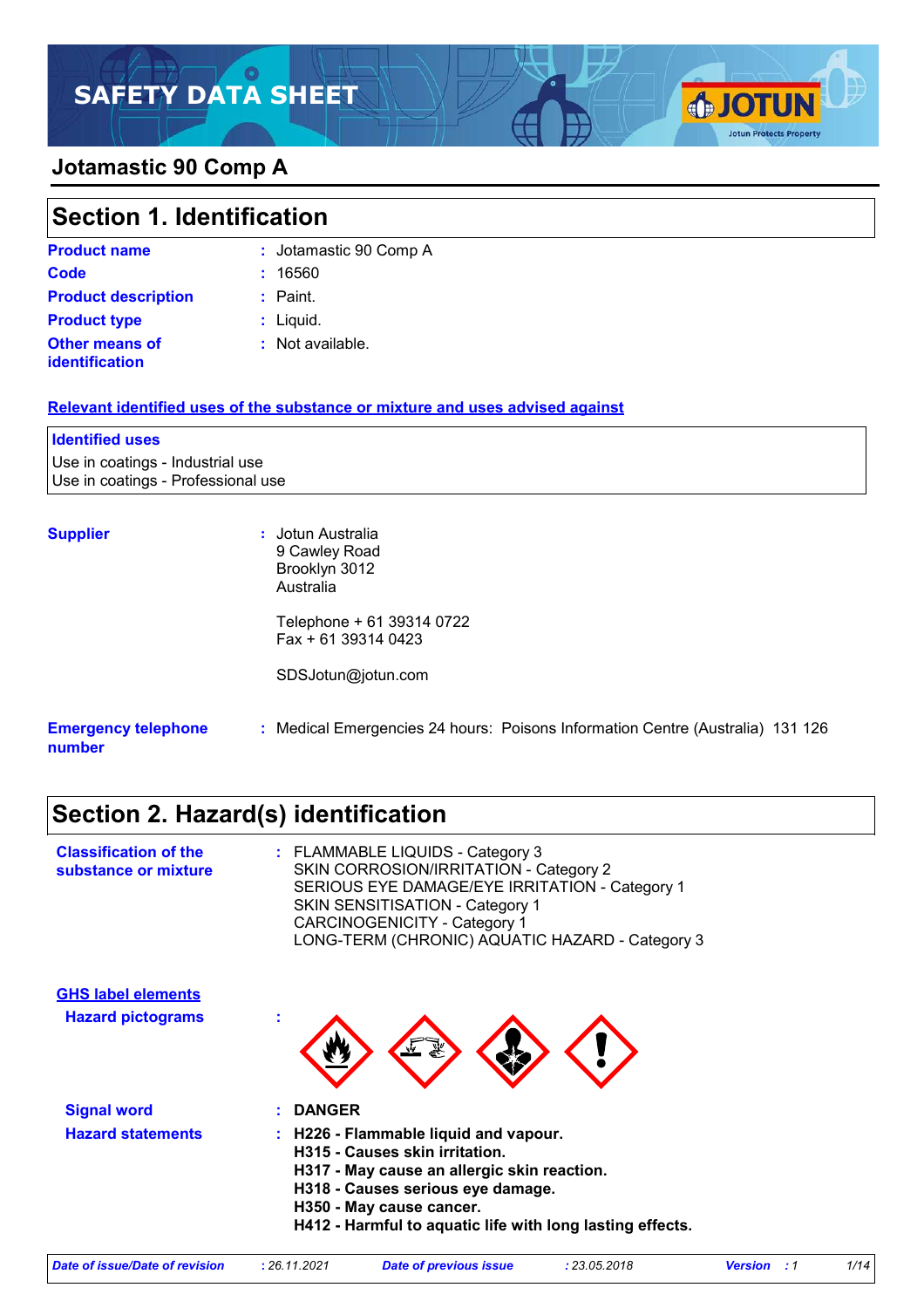### **Section 2. Hazard(s) identification**

| <b>Precautionary statements</b>                        |                                                                                                                                                                                                                                                                                                                                                                                                                                                                                                                                                            |
|--------------------------------------------------------|------------------------------------------------------------------------------------------------------------------------------------------------------------------------------------------------------------------------------------------------------------------------------------------------------------------------------------------------------------------------------------------------------------------------------------------------------------------------------------------------------------------------------------------------------------|
| <b>Prevention</b>                                      | : P201 - Obtain special instructions before use.<br>P281 - Use personal protective equipment as required.<br>P280 - Wear protective gloves. Wear eye or face protection.<br>P210 - Keep away from heat, hot surfaces, sparks, open flames and other ignition<br>sources. No smoking.<br>P273 - Avoid release to the environment.<br>P261 - Avoid breathing vapour.                                                                                                                                                                                         |
| <b>Response</b>                                        | : P308 + P313 - IF exposed or concerned: Get medical advice or attention.<br>P362 - Take off contaminated clothing and wash before reuse.<br>P363 - Wash contaminated clothing before reuse.<br>P302 + P352 - IF ON SKIN: Wash with plenty of water.<br>P333 + P313 - If skin irritation or rash occurs: Get medical advice or attention.<br>P305 + P351 + P338, P310 - IF IN EYES: Rinse cautiously with water for several<br>minutes. Remove contact lenses, if present and easy to do. Continue rinsing.<br>Immediately call a POISON CENTER or doctor. |
| <b>Storage</b>                                         | $:$ P403 + P235 - Store in a well-ventilated place. Keep cool.                                                                                                                                                                                                                                                                                                                                                                                                                                                                                             |
| <b>Disposal</b>                                        | : P501 - Dispose of contents and container in accordance with all local, regional,<br>national and international regulations.                                                                                                                                                                                                                                                                                                                                                                                                                              |
| <b>Supplemental label</b><br>elements                  | : Not applicable.                                                                                                                                                                                                                                                                                                                                                                                                                                                                                                                                          |
| Other hazards which do<br>not result in classification | : None known.                                                                                                                                                                                                                                                                                                                                                                                                                                                                                                                                              |

## **Section 3. Composition and ingredient information**

| Substance/mixture     | : Mixture                   |
|-----------------------|-----------------------------|
| Other means of        | $\therefore$ Not available. |
| <b>identification</b> |                             |

#### **CAS number/other identifiers**

| <b>CAS number</b>   | : Not applicable. |
|---------------------|-------------------|
| <b>EC</b> number    | : Mixture.        |
| <b>Product code</b> | : 16560           |

| <b>Ingredient name</b>                                                    | $%$ (w/w) | <b>CAS number</b> |
|---------------------------------------------------------------------------|-----------|-------------------|
| epoxy resin (MW $\leq$ 700)                                               | ≤14       | 1675-54-3         |
| 4,4'-Isopropylidenediphenol, oligomeric reaction products with 1-chloro-  | ≤8.6      | 67989-52-0        |
| 2,3-epoxypropane, reaction products with fatty acids, C18-unsatd., dimers |           |                   |
| xylene                                                                    | ≤10       | 1330-20-7         |
| hydrocarbons, c9-unsatd., polymd.                                         | $\leq 5$  | 71302-83-5        |
| 2-methylpropan-1-ol                                                       | ≤5        | 78-83-1           |
| glycidyl ether of 3-alkyl phenol                                          | $\leq 5$  | 68413-24-1        |
| benzyl alcohol                                                            | ≤3        | 100-51-6          |
| ethylbenzene                                                              | ≤3        | 100-41-4          |
| Phenol, methylstyrenated                                                  | ≤3        | 68512-30-1        |
| Phenol, styrenated                                                        | $≤1.5$    | 61788-44-1        |
| silica, crystalline - quartz                                              | ≤ $0.3$   | 14808-60-7        |

**There are no additional ingredients present which, within the current knowledge of the supplier and in the concentrations applicable, are classified as hazardous to health or the environment and hence require reporting in this section.**

**Occupational exposure limits, if available, are listed in Section 8.**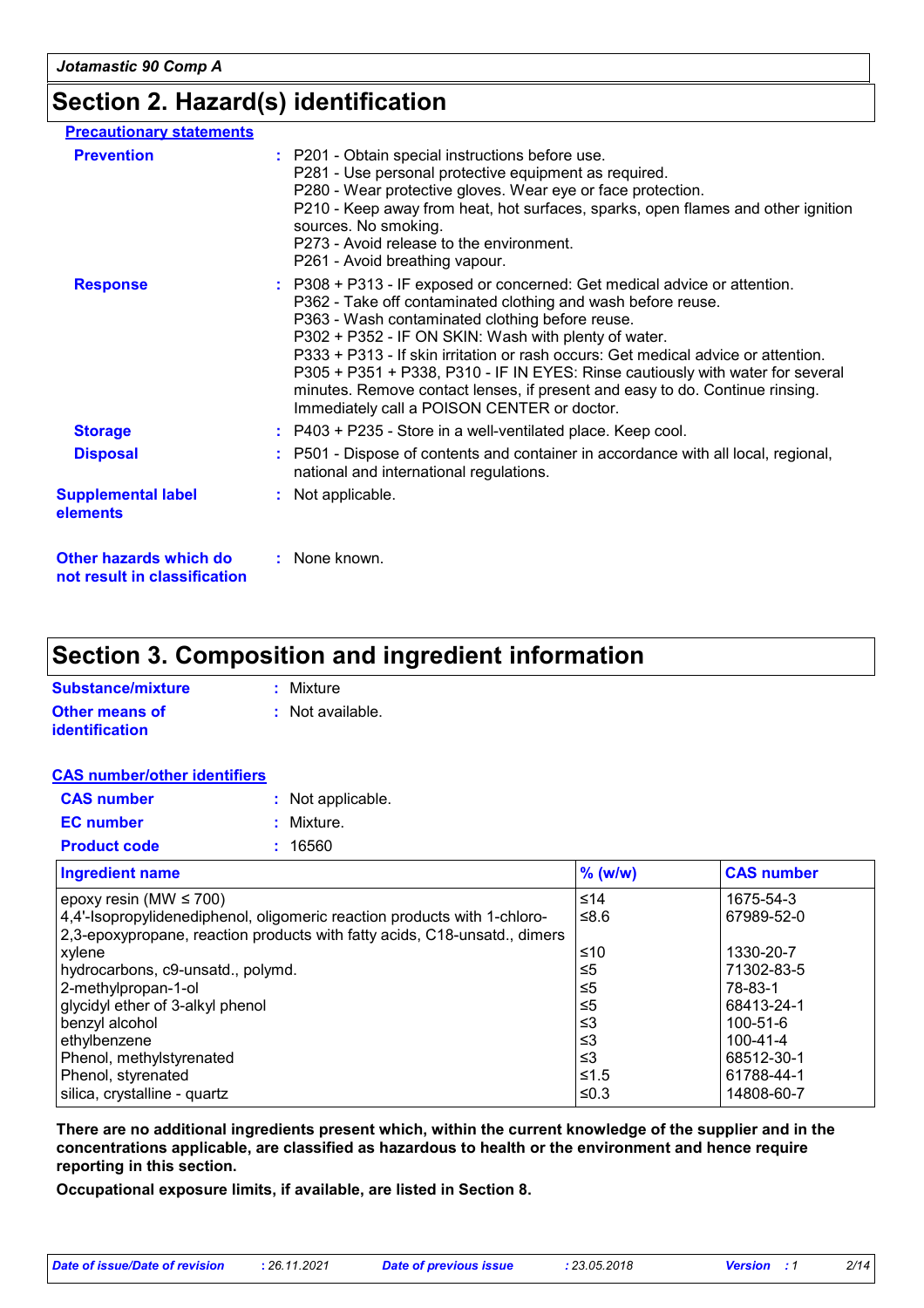# **Section 4. First aid measures**

|                     | <b>Description of necessary first aid measures</b>                                                                                                                                                                                                                                                                                                                                                                                                                                                                                                                                                                                                                                                                                                                                                                                                                                                            |
|---------------------|---------------------------------------------------------------------------------------------------------------------------------------------------------------------------------------------------------------------------------------------------------------------------------------------------------------------------------------------------------------------------------------------------------------------------------------------------------------------------------------------------------------------------------------------------------------------------------------------------------------------------------------------------------------------------------------------------------------------------------------------------------------------------------------------------------------------------------------------------------------------------------------------------------------|
| <b>Eye contact</b>  | : Get medical attention immediately. Call a poison center or physician. Immediately<br>flush eyes with plenty of water, occasionally lifting the upper and lower eyelids.<br>Check for and remove any contact lenses. Continue to rinse for at least 10 minutes.<br>Chemical burns must be treated promptly by a physician.                                                                                                                                                                                                                                                                                                                                                                                                                                                                                                                                                                                   |
| <b>Inhalation</b>   | Get medical attention immediately. Call a poison center or physician. Remove<br>victim to fresh air and keep at rest in a position comfortable for breathing. If it is<br>suspected that fumes are still present, the rescuer should wear an appropriate mask<br>or self-contained breathing apparatus. If not breathing, if breathing is irregular or if<br>respiratory arrest occurs, provide artificial respiration or oxygen by trained personnel.<br>It may be dangerous to the person providing aid to give mouth-to-mouth<br>resuscitation. If unconscious, place in recovery position and get medical attention<br>immediately. Maintain an open airway. Loosen tight clothing such as a collar, tie,<br>belt or waistband. In case of inhalation of decomposition products in a fire,<br>symptoms may be delayed. The exposed person may need to be kept under<br>medical surveillance for 48 hours. |
| <b>Skin contact</b> | Get medical attention immediately. Call a poison center or physician. Wash with<br>plenty of soap and water. Remove contaminated clothing and shoes. Wash<br>contaminated clothing thoroughly with water before removing it, or wear gloves.<br>Continue to rinse for at least 10 minutes. Chemical burns must be treated promptly<br>by a physician. In the event of any complaints or symptoms, avoid further exposure.<br>Wash clothing before reuse. Clean shoes thoroughly before reuse.                                                                                                                                                                                                                                                                                                                                                                                                                 |
| <b>Ingestion</b>    | Get medical attention immediately. Call a poison center or physician. Wash out<br>mouth with water. Remove dentures if any. Remove victim to fresh air and keep at<br>rest in a position comfortable for breathing. If material has been swallowed and the<br>exposed person is conscious, give small quantities of water to drink. Stop if the<br>exposed person feels sick as vomiting may be dangerous. Do not induce vomiting<br>unless directed to do so by medical personnel. If vomiting occurs, the head should<br>be kept low so that vomit does not enter the lungs. Chemical burns must be treated<br>promptly by a physician. Never give anything by mouth to an unconscious person.<br>If unconscious, place in recovery position and get medical attention immediately.<br>Maintain an open airway. Loosen tight clothing such as a collar, tie, belt or<br>waistband.                          |

|                                       | <b>Most important symptoms/effects, acute and delayed</b>                                                                                                                |
|---------------------------------------|--------------------------------------------------------------------------------------------------------------------------------------------------------------------------|
| <b>Potential acute health effects</b> |                                                                                                                                                                          |
| <b>Eye contact</b>                    | : Causes serious eye damage.                                                                                                                                             |
| <b>Inhalation</b>                     | : No known significant effects or critical hazards.                                                                                                                      |
| <b>Skin contact</b>                   | : Causes skin irritation. May cause an allergic skin reaction.                                                                                                           |
| <b>Ingestion</b>                      | : No known significant effects or critical hazards.                                                                                                                      |
| <b>Over-exposure signs/symptoms</b>   |                                                                                                                                                                          |
| <b>Eye contact</b>                    | : Adverse symptoms may include the following:<br>pain<br>watering<br>redness                                                                                             |
| <b>Inhalation</b>                     | : No specific data.                                                                                                                                                      |
| <b>Skin contact</b>                   | : Adverse symptoms may include the following:<br>pain or irritation<br>redness<br>blistering may occur                                                                   |
| <b>Ingestion</b>                      | : Adverse symptoms may include the following:<br>stomach pains                                                                                                           |
|                                       | Indication of immediate medical attention and special treatment needed, if necessary                                                                                     |
| <b>Notes to physician</b>             | : In case of inhalation of decomposition products in a fire, symptoms may be delayed.<br>The exposed person may need to be kept under medical surveillance for 48 hours. |
| <b>Specific treatments</b>            | : No specific treatment.                                                                                                                                                 |

| Date of issue/Date of revision | 26.11.2021 | <b>Date of previous issue</b> | 23.05.2018 | Version | 3/14 |
|--------------------------------|------------|-------------------------------|------------|---------|------|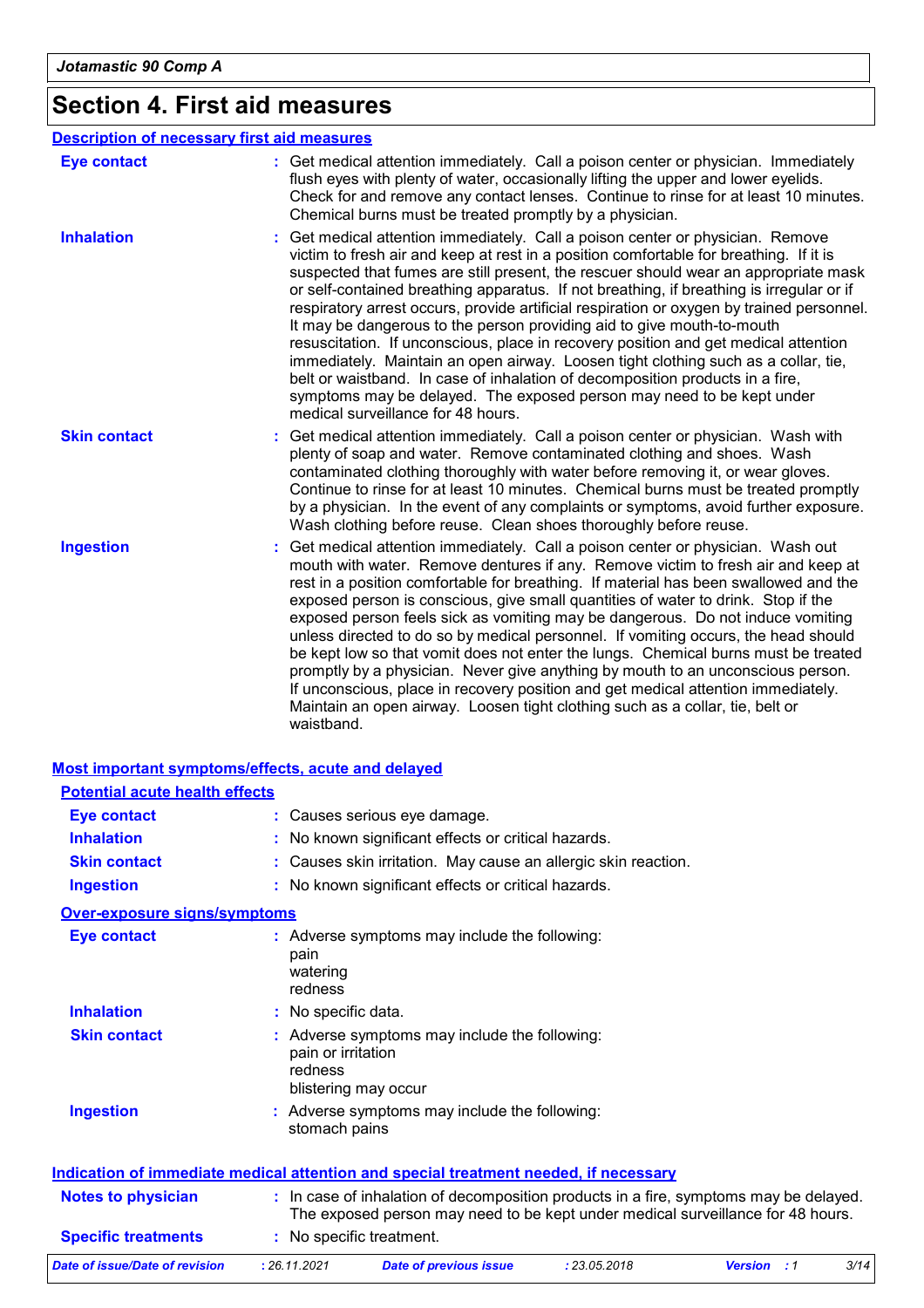### **Section 4. First aid measures**

| <b>Protection of first-aiders</b> | : No action shall be taken involving any personal risk or without suitable training. If it<br>is suspected that fumes are still present, the rescuer should wear an appropriate<br>mask or self-contained breathing apparatus. It may be dangerous to the person<br>providing aid to give mouth-to-mouth resuscitation. Wash contaminated clothing<br>thoroughly with water before removing it, or wear gloves. |
|-----------------------------------|-----------------------------------------------------------------------------------------------------------------------------------------------------------------------------------------------------------------------------------------------------------------------------------------------------------------------------------------------------------------------------------------------------------------|
|                                   |                                                                                                                                                                                                                                                                                                                                                                                                                 |

**See toxicological information (Section 11)**

#### **Section 5. Firefighting measures** Promptly isolate the scene by removing all persons from the vicinity of the incident if **:** there is a fire. No action shall be taken involving any personal risk or without suitable training. Move containers from fire area if this can be done without risk. Use water spray to keep fire-exposed containers cool. **Hazardous thermal decomposition products Specific hazards arising from the chemical** Decomposition products may include the following materials: **:** carbon dioxide carbon monoxide nitrogen oxides halogenated compounds metal oxide/oxides Flammable liquid and vapour. Runoff to sewer may create fire or explosion hazard. **:** In a fire or if heated, a pressure increase will occur and the container may burst, with the risk of a subsequent explosion. This material is harmful to aquatic life with long lasting effects. Fire water contaminated with this material must be contained and prevented from being discharged to any waterway, sewer or drain. Fire-fighters should wear appropriate protective equipment and self-contained **:** breathing apparatus (SCBA) with a full face-piece operated in positive pressure mode. **Special protective equipment for fire-fighters** Use dry chemical, CO₂, water spray (fog) or foam. **: Extinguishing media :** Do not use water jet. **Suitable extinguishing media Unsuitable extinguishing media Special protective actions for fire-fighters Hazchem code :** •3Y

### **Section 6. Accidental release measures**

|                                  | <b>Personal precautions, protective equipment and emergency procedures</b>                                                                                                                                                                                                                                                                                                                                                                                                                    |
|----------------------------------|-----------------------------------------------------------------------------------------------------------------------------------------------------------------------------------------------------------------------------------------------------------------------------------------------------------------------------------------------------------------------------------------------------------------------------------------------------------------------------------------------|
| For non-emergency<br>personnel   | : No action shall be taken involving any personal risk or without suitable training.<br>Evacuate surrounding areas. Keep unnecessary and unprotected personnel from<br>entering. Do not touch or walk through spilt material. Shut off all ignition sources.<br>No flares, smoking or flames in hazard area. Do not breathe vapour or mist.<br>Provide adequate ventilation. Wear appropriate respirator when ventilation is<br>inadequate. Put on appropriate personal protective equipment. |
|                                  | For emergency responders : If specialised clothing is required to deal with the spillage, take note of any<br>information in Section 8 on suitable and unsuitable materials. See also the<br>information in "For non-emergency personnel".                                                                                                                                                                                                                                                    |
| <b>Environmental precautions</b> | : Avoid dispersal of spilt material and runoff and contact with soil, waterways, drains<br>and sewers. Inform the relevant authorities if the product has caused environmental<br>pollution (sewers, waterways, soil or air). Water polluting material. May be harmful<br>to the environment if released in large quantities.                                                                                                                                                                 |

#### **Methods and material for containment and cleaning up**

| Date of issue/Date of revision | 26.11.2021 | <b>Date of previous issue</b> | 23.05.2018 | <b>Version</b> : 1 | 4/14 |
|--------------------------------|------------|-------------------------------|------------|--------------------|------|
|                                |            |                               |            |                    |      |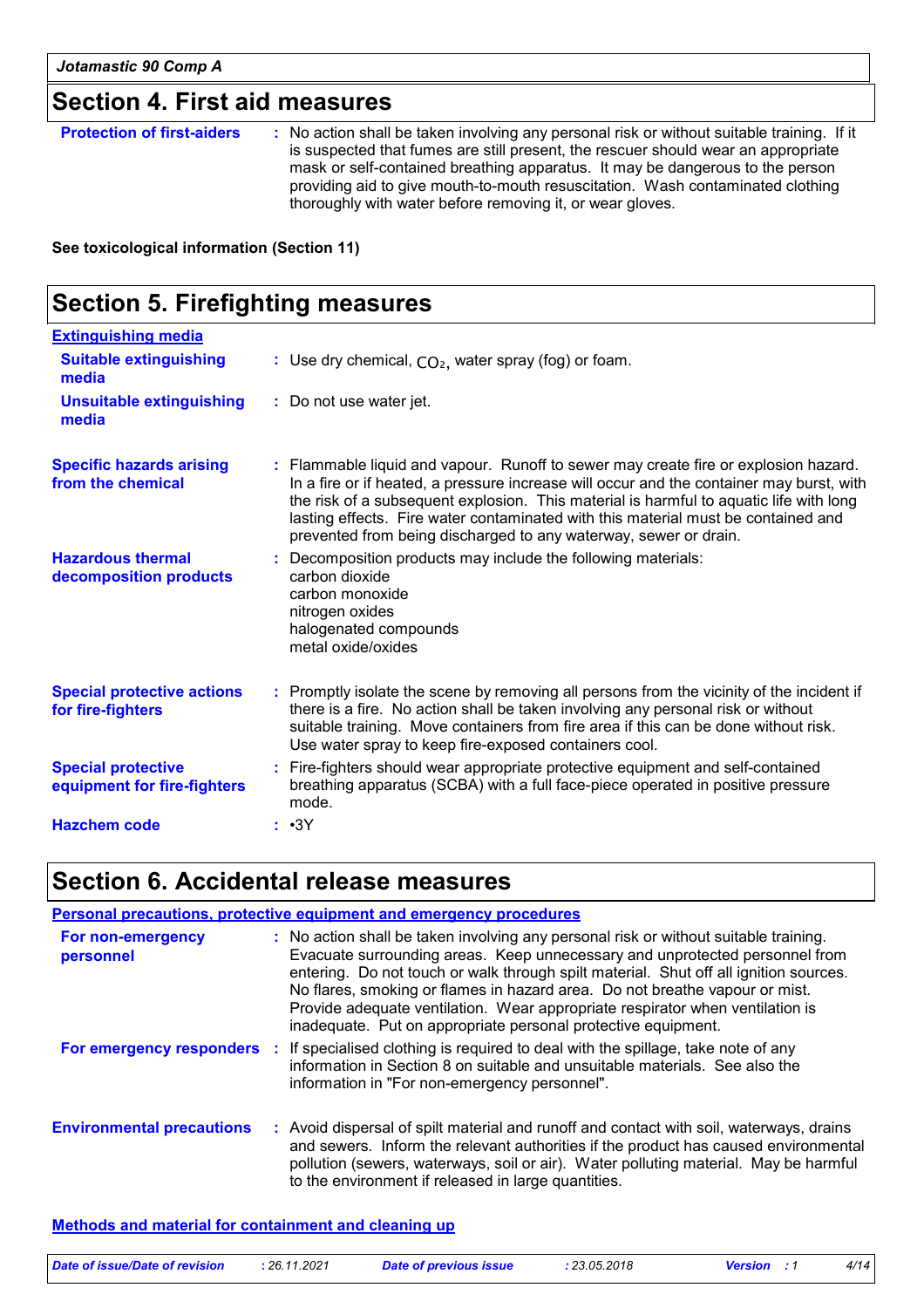### **Section 6. Accidental release measures**

| <b>Small spill</b> | : Stop leak if without risk. Move containers from spill area. Use spark-proof tools and<br>explosion-proof equipment. Dilute with water and mop up if water-soluble.<br>Alternatively, or if water-insoluble, absorb with an inert dry material and place in an<br>appropriate waste disposal container. Dispose of via a licensed waste disposal<br>contractor.                                                                                                                                                                                                                                                                                                                                                                                                        |
|--------------------|-------------------------------------------------------------------------------------------------------------------------------------------------------------------------------------------------------------------------------------------------------------------------------------------------------------------------------------------------------------------------------------------------------------------------------------------------------------------------------------------------------------------------------------------------------------------------------------------------------------------------------------------------------------------------------------------------------------------------------------------------------------------------|
| Large spill        | : Stop leak if without risk. Move containers from spill area. Use spark-proof tools and<br>explosion-proof equipment. Approach the release from upwind. Prevent entry into<br>sewers, water courses, basements or confined areas. Wash spillages into an<br>effluent treatment plant or proceed as follows. Contain and collect spillage with non-<br>combustible, absorbent material e.g. sand, earth, vermiculite or diatomaceous earth<br>and place in container for disposal according to local regulations (see Section 13).<br>Dispose of via a licensed waste disposal contractor. Contaminated absorbent<br>material may pose the same hazard as the spilt product. Note: see Section 1 for<br>emergency contact information and Section 13 for waste disposal. |

### **Section 7. Handling and storage**

The information in this section contains generic advice and guidance. The list of Identified Uses in Section 1 should be consulted for any available use-specific information provided in the Exposure Scenario(s).

#### **Precautions for safe handling**

| <b>Protective measures</b>                                                       | : Put on appropriate personal protective equipment (see Section 8). Persons with a<br>history of skin sensitization problems should not be employed in any process in<br>which this product is used. Avoid exposure - obtain special instructions before use.<br>Do not handle until all safety precautions have been read and understood. Do not<br>get in eyes or on skin or clothing. Do not breathe vapour or mist. Do not ingest.<br>Avoid release to the environment. Use only with adequate ventilation. Wear<br>appropriate respirator when ventilation is inadequate. Do not enter storage areas<br>and confined spaces unless adequately ventilated. Keep in the original container or<br>an approved alternative made from a compatible material, kept tightly closed when<br>not in use. Store and use away from heat, sparks, open flame or any other ignition<br>source. Use explosion-proof electrical (ventilating, lighting and material handling)<br>equipment. Use only non-sparking tools. Take precautionary measures against<br>electrostatic discharges. Empty containers retain product residue and can be<br>hazardous. Do not reuse container. |
|----------------------------------------------------------------------------------|--------------------------------------------------------------------------------------------------------------------------------------------------------------------------------------------------------------------------------------------------------------------------------------------------------------------------------------------------------------------------------------------------------------------------------------------------------------------------------------------------------------------------------------------------------------------------------------------------------------------------------------------------------------------------------------------------------------------------------------------------------------------------------------------------------------------------------------------------------------------------------------------------------------------------------------------------------------------------------------------------------------------------------------------------------------------------------------------------------------------------------------------------------------------------|
| <b>Advice on general</b><br>occupational hygiene                                 | : Eating, drinking and smoking should be prohibited in areas where this material is<br>handled, stored and processed. Workers should wash hands and face before<br>eating, drinking and smoking. Remove contaminated clothing and protective<br>equipment before entering eating areas. See also Section 8 for additional<br>information on hygiene measures.                                                                                                                                                                                                                                                                                                                                                                                                                                                                                                                                                                                                                                                                                                                                                                                                            |
| <b>Conditions for safe storage,</b><br>including any<br><b>incompatibilities</b> | Store in accordance with local regulations. Store in a segregated and approved<br>area. Store in original container protected from direct sunlight in a dry, cool and well-<br>ventilated area, away from incompatible materials (see Section 10) and food and<br>drink. Store locked up. Eliminate all ignition sources. Separate from oxidising<br>materials. Keep container tightly closed and sealed until ready for use. Containers<br>that have been opened must be carefully resealed and kept upright to prevent<br>leakage. Do not store in unlabelled containers. Use appropriate containment to<br>avoid environmental contamination. See Section 10 for incompatible materials<br>before handling or use.                                                                                                                                                                                                                                                                                                                                                                                                                                                    |

See Technical Data Sheet / packaging for further information.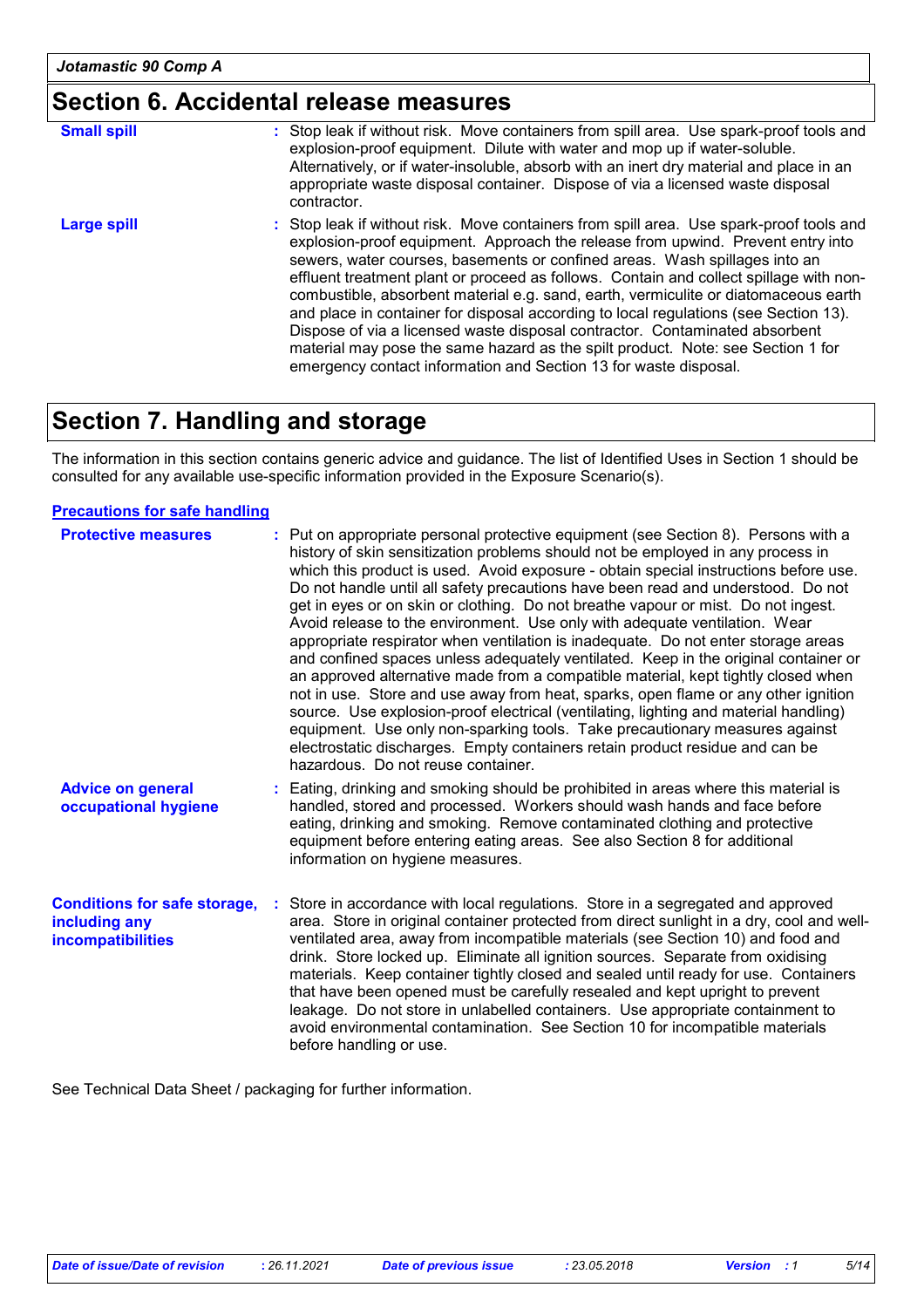### **Section 8. Exposure controls and personal protection**

The information in this section contains generic advice and guidance. The list of Identified Uses in Section 1 should be consulted for any available use-specific information provided in the Exposure Scenario(s).

#### **Control parameters**

#### **Occupational exposure limits**

| <b>Ingredient name</b>       | <b>Exposure limits</b>                                                                                                                                                                                                                             |
|------------------------------|----------------------------------------------------------------------------------------------------------------------------------------------------------------------------------------------------------------------------------------------------|
| epoxy resin (MW $\leq$ 700)  | DFG MAC-values list (Germany, 8/2020).<br>Skin sensitiser.                                                                                                                                                                                         |
| xylene                       | Safe Work Australia (Australia, 12/2019).<br>STEL: 655 mg/m <sup>3</sup> 15 minutes.<br>STEL: 150 ppm 15 minutes.<br>TWA: 350 mg/m <sup>3</sup> 8 hours.<br>TWA: 80 ppm 8 hours.                                                                   |
| 2-methylpropan-1-ol          | Safe Work Australia (Australia, 12/2019).<br>TWA: $152$ mg/m <sup>3</sup> 8 hours.<br>TWA: 50 ppm 8 hours.                                                                                                                                         |
| benzyl alcohol               | DFG MAC-values list (Germany, 8/2020).<br>Absorbed through skin.<br>PEAK: 44 mg/m <sup>3</sup> , 4 times per shift, 15<br>minutes.<br>PEAK: 10 ppm, 4 times per shift, 15<br>minutes.<br>TWA: 22 mg/m <sup>3</sup> 8 hours.<br>TWA: 5 ppm 8 hours. |
| benzene, ethyl-              | Safe Work Australia (Australia, 12/2019).<br>STEL: 543 mg/m <sup>3</sup> 15 minutes.<br>STEL: 125 ppm 15 minutes.<br>TWA: 434 mg/m <sup>3</sup> 8 hours.<br>TWA: 100 ppm 8 hours.                                                                  |
| Quartz (respirable fraction) | Safe Work Australia (Australia, 12/2019).<br>TWA: 0.05 mg/m <sup>3</sup> 8 hours. Form:<br>Respirable dust                                                                                                                                         |

| <b>Appropriate engineering</b><br><b>controls</b> | : Use only with adequate ventilation. Use process enclosures, local exhaust<br>ventilation or other engineering controls to keep worker exposure to airborne<br>contaminants below any recommended or statutory limits. The engineering controls<br>also need to keep gas, vapour or dust concentrations below any lower explosive<br>limits. Use explosion-proof ventilation equipment.                                                                                    |
|---------------------------------------------------|-----------------------------------------------------------------------------------------------------------------------------------------------------------------------------------------------------------------------------------------------------------------------------------------------------------------------------------------------------------------------------------------------------------------------------------------------------------------------------|
| <b>Environmental exposure</b><br>controls         | : Emissions from ventilation or work process equipment should be checked to ensure<br>they comply with the requirements of environmental protection legislation. In some<br>cases, fume scrubbers, filters or engineering modifications to the process<br>equipment will be necessary to reduce emissions to acceptable levels.                                                                                                                                             |
| <b>Individual protection measures</b>             |                                                                                                                                                                                                                                                                                                                                                                                                                                                                             |
| <b>Hygiene measures</b>                           | : Wash hands, forearms and face thoroughly after handling chemical products, before<br>eating, smoking and using the lavatory and at the end of the working period.<br>Appropriate techniques should be used to remove potentially contaminated clothing.<br>Contaminated work clothing should not be allowed out of the workplace. Wash<br>contaminated clothing before reusing. Ensure that eyewash stations and safety<br>showers are close to the workstation location. |
| <b>Eye/face protection</b>                        | : Safety eyewear complying to EN 166 should be used when a risk assessment<br>indicates this is necessary to avoid exposure to liquid splashes, mists, gases or<br>dusts. If contact is possible, the following protection should be worn, unless the<br>assessment indicates a higher degree of protection: chemical splash goggles and/<br>or face shield. If inhalation hazards exist, a full-face respirator may be required<br>instead.                                |
| <b>Skin protection</b>                            |                                                                                                                                                                                                                                                                                                                                                                                                                                                                             |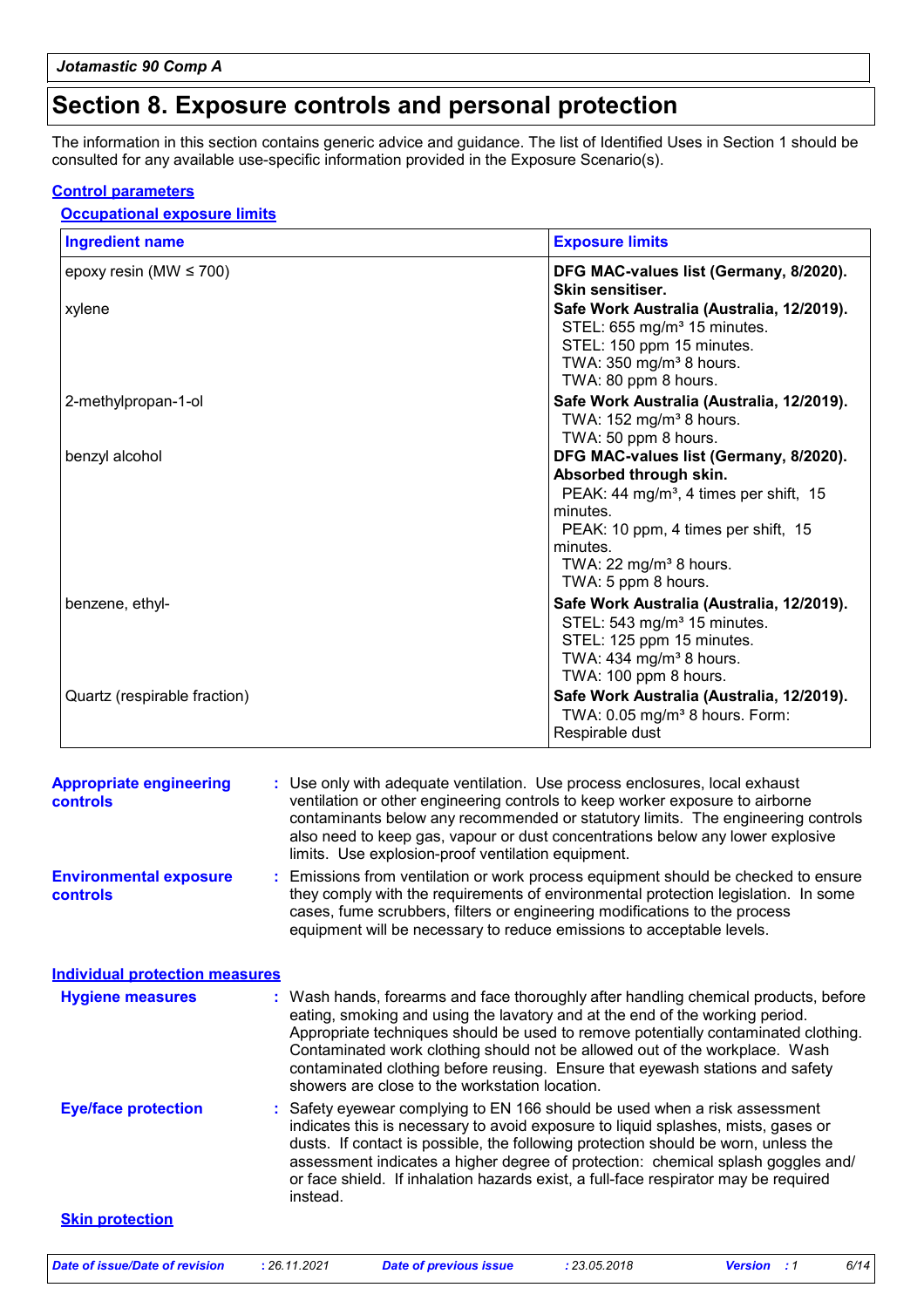# **Section 8. Exposure controls and personal protection**

| <b>Hand protection</b>        | : Chemical-resistant, impervious gloves complying with an approved standard should<br>be worn at all times when handling chemical products if a risk assessment indicates<br>this is necessary. Considering the parameters specified by the glove manufacturer,<br>check during use that the gloves are still retaining their protective properties. It<br>should be noted that the time to breakthrough for any glove material may be<br>different for different glove manufacturers. In the case of mixtures, consisting of<br>several substances, the protection time of the gloves cannot be accurately<br>estimated. |
|-------------------------------|---------------------------------------------------------------------------------------------------------------------------------------------------------------------------------------------------------------------------------------------------------------------------------------------------------------------------------------------------------------------------------------------------------------------------------------------------------------------------------------------------------------------------------------------------------------------------------------------------------------------------|
|                               | There is no one glove material or combination of materials that will give unlimited<br>resistance to any individual or combination of chemicals.<br>The breakthrough time must be greater than the end use time of the product.<br>The instructions and information provided by the glove manufacturer on use,<br>storage, maintenance and replacement must be followed.<br>Gloves should be replaced regularly and if there is any sign of damage to the glove                                                                                                                                                           |
|                               | material.<br>Always ensure that gloves are free from defects and that they are stored and used<br>correctly.<br>The performance or effectiveness of the glove may be reduced by physical/chemical                                                                                                                                                                                                                                                                                                                                                                                                                         |
|                               | damage and poor maintenance.<br>Barrier creams may help to protect the exposed areas of the skin but should not be<br>applied once exposure has occurred.                                                                                                                                                                                                                                                                                                                                                                                                                                                                 |
|                               | Wear suitable gloves tested to EN374.<br>Recommended, gloves(breakthrough time) > 8 hours: Responder, Viton®, 4H,<br>Teflon<br>Not recommended, gloves(breakthrough time) < 1 hour: PVC                                                                                                                                                                                                                                                                                                                                                                                                                                   |
|                               | May be used, gloves(breakthrough time) 4 - 8 hours: nitrile rubber, neoprene, butyl<br>rubber, polyvinyl alcohol (PVA)                                                                                                                                                                                                                                                                                                                                                                                                                                                                                                    |
| <b>Body protection</b>        | : Personal protective equipment for the body should be selected based on the task<br>being performed and the risks involved and should be approved by a specialist<br>before handling this product. When there is a risk of ignition from static electricity,<br>wear anti-static protective clothing. For the greatest protection from static<br>discharges, clothing should include anti-static overalls, boots and gloves.                                                                                                                                                                                             |
| <b>Other skin protection</b>  | : Appropriate footwear and any additional skin protection measures should be<br>selected based on the task being performed and the risks involved and should be<br>approved by a specialist before handling this product.                                                                                                                                                                                                                                                                                                                                                                                                 |
| <b>Respiratory protection</b> | : Based on the hazard and potential for exposure, select a respirator that meets the<br>appropriate standard or certification. Respirators must be used according to a<br>respiratory protection program to ensure proper fitting, training, and other important<br>aspects of use.                                                                                                                                                                                                                                                                                                                                       |

# **Section 9. Physical and chemical properties**

| <b>Appearance</b>                |                                                                                                                         |
|----------------------------------|-------------------------------------------------------------------------------------------------------------------------|
| <b>Physical state</b>            | : Liquid.                                                                                                               |
| <b>Colour</b>                    | Black, White.                                                                                                           |
| <b>Odour</b>                     | : Characteristic.                                                                                                       |
| <b>Odour threshold</b>           | : Not applicable.                                                                                                       |
| рH                               | : Not applicable.                                                                                                       |
| <b>Melting point</b>             | : Not applicable.                                                                                                       |
| <b>Boiling point</b>             | Lowest known value: 108°C (226.4°F) (2-methylpropan-1-ol). Weighted average:<br>$228.81^{\circ}$ C (443.9 $^{\circ}$ F) |
| <b>Flash point</b>               | : Closed cup: $33^{\circ}$ C (91.4 $^{\circ}$ F)                                                                        |
| <b>Evaporation rate</b>          | Highest known value: 0.84 (ethylbenzene) Weighted average: 0.6compared with<br>butyl acetate                            |
| <b>Flammability (solid, gas)</b> | : Not available.                                                                                                        |

| Date of issue/Date of revision | : 26.11. |
|--------------------------------|----------|
|                                |          |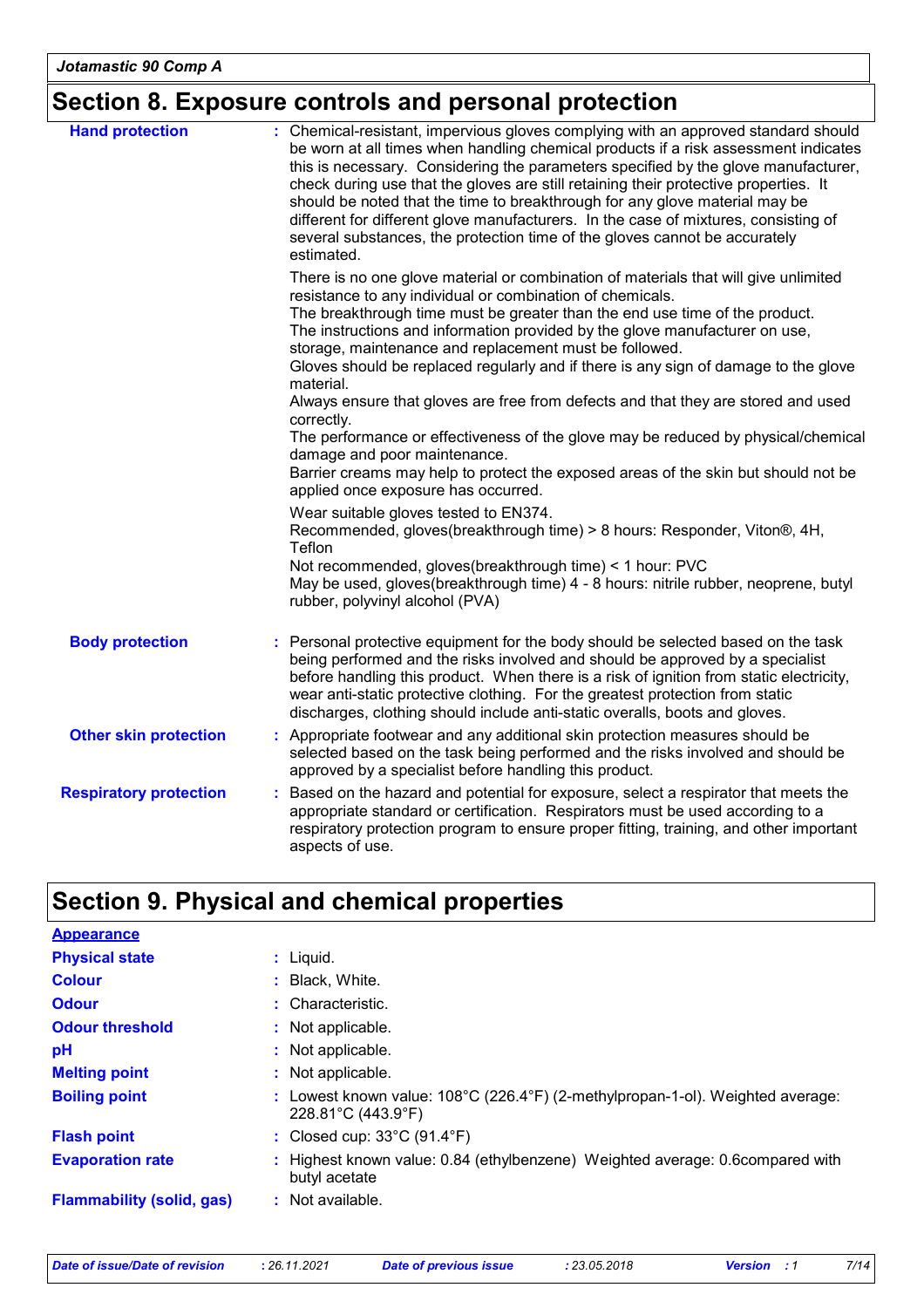### **Section 9. Physical and chemical properties**

| Lower and upper explosive<br>(flammable) limits   | $: 0.8 - 13\%$                                                                                                                              |
|---------------------------------------------------|---------------------------------------------------------------------------------------------------------------------------------------------|
| <b>Vapour pressure</b>                            | : Highest known value: <1.6 kPa (<12 mm Hg) (at $20^{\circ}$ C) (2-methylpropan-1-ol).<br>Weighted average: 0.37 kPa (2.78 mm Hg) (at 20°C) |
| <b>Vapour density</b>                             | : Highest known value: 11.7 (Air = 1) (epoxy resin (MW $\leq$ 700)). Weighted average:<br>7.74 $(Air = 1)$                                  |
| <b>Relative density</b>                           | $: 1.469$ to 1.607 g/<br>cm <sup>3</sup>                                                                                                    |
| <b>Solubility</b>                                 | : Insoluble in the following materials: cold water and hot water.                                                                           |
| <b>Partition coefficient: n-</b><br>octanol/water | : Not available.                                                                                                                            |
| <b>Auto-ignition temperature</b>                  | : Lowest known value: $>375^{\circ}$ C ( $>707^{\circ}$ F) (hydrocarbons, c9-unsatd., polymd.).                                             |
| <b>Decomposition temperature</b>                  | : Not available.                                                                                                                            |
| <b>Viscosity</b>                                  | : Kinematic (40°C (104°F)): >0.205 cm <sup>2</sup> /s (>20.5 cSt)                                                                           |
|                                                   |                                                                                                                                             |

### **Section 10. Stability and reactivity**

| <b>Reactivity</b>                            | : No specific test data related to reactivity available for this product or its ingredients.                                                                                 |
|----------------------------------------------|------------------------------------------------------------------------------------------------------------------------------------------------------------------------------|
| <b>Chemical stability</b>                    | : The product is stable.                                                                                                                                                     |
| <b>Possibility of hazardous</b><br>reactions | : Under normal conditions of storage and use, hazardous reactions will not occur.                                                                                            |
| <b>Conditions to avoid</b>                   | : Avoid all possible sources of ignition (spark or flame). Do not pressurise, cut, weld,<br>braze, solder, drill, grind or expose containers to heat or sources of ignition. |
| <b>Incompatible materials</b>                | : Keep away from the following materials to prevent strong exothermic reactions:<br>oxidising agents, strong alkalis, strong acids.                                          |
| <b>Hazardous decomposition</b><br>products   | : Under normal conditions of storage and use, hazardous decomposition products<br>should not be produced.                                                                    |

### **Section 11. Toxicological information**

There are no data available on the mixture itself. The mixture has been assessed following the conventional method of the CLP Regulation (EC) No 1272/2008 and is classified for toxicological properties accordingly. See Sections 2 and 3 for details.

Exposure to component solvent vapour concentrations in excess of the stated occupational exposure limit may result in adverse health effects such as mucous membrane and respiratory system irritation and adverse effects on the kidneys, liver and central nervous system. Symptoms and signs include headache, dizziness, fatigue, muscular weakness, drowsiness and, in extreme cases, loss of consciousness.

Solvents may cause some of the above effects by absorption through the skin. Repeated or prolonged contact with the mixture may cause removal of natural fat from the skin, resulting in non-allergic contact dermatitis and absorption through the skin.

If splashed in the eyes, the liquid may cause irritation and reversible damage.

Ingestion may cause nausea, diarrhea and vomiting.

This takes into account, where known, delayed and immediate effects and also chronic effects of components from shortterm and long-term exposure by oral, inhalation and dermal routes of exposure and eye contact.

Based on the properties of the epoxy constituent(s) and considering toxicological data on similar mixtures, this mixture may be a skin sensitiser and an irritant. It contains low molecular weight epoxy constituents which are irritating to eyes, mucous membrane and skin. Repeated skin contact may lead to irritation and to sensitisation, possibly with cross-sensitisation to other epoxies. Skin contact with the mixture and exposure to spray mist and vapour should be avoided.

**Information on toxicological effects** Contains 2,2'-[(1-methylethylidene)bis(4,1-phenyleneoxymethylene)]bisoxirane, 4,4'-Isopropylidenediphenol, oligomeric reaction products with 1-chloro-2,3-epoxypropane, reaction products with fatty acids, C18-unsatd., dimers, hydrocarbons, C9-unsaturated, polymerized, Cashew, nutshell liq., oligomeric reaction products with 1-chloro-2,3-epoxypropane, Phenol, methylstyrenated, Phenol, styrenated, 2-Propenoic acid, 2-methyl-, 2-(dimethylamino)ethyl ester, polymer with butyl 2-propenoate, comps. with polyethylene glycol hydrogen maleate C9-11-alkyl ethers. May produce an allergic reaction.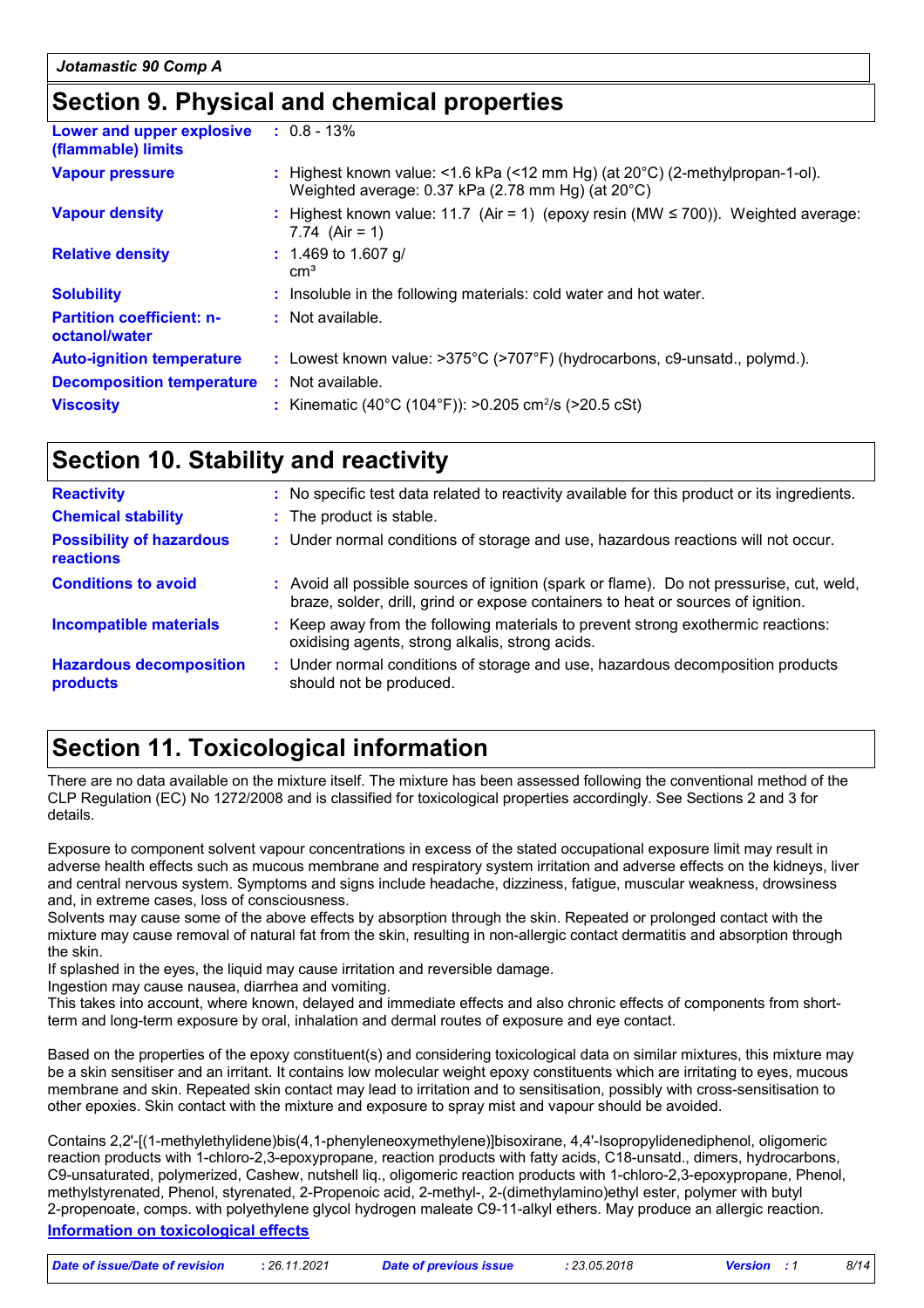# **Section 11. Toxicological information**

### **Acute toxicity**

| <b>Product/ingredient name</b> | <b>Result</b>                 | <b>Species</b> | <b>Dose</b>             | <b>Exposure</b> |
|--------------------------------|-------------------------------|----------------|-------------------------|-----------------|
| epoxy resin (MW $\leq$ 700)    | LD50 Dermal                   | Rabbit         | $20$ g/kg               |                 |
|                                | LD50 Oral                     | Mouse          | 15600 mg/kg             |                 |
| xylene                         | <b>LC50 Inhalation Vapour</b> | Rat            | $20$ mg/l               | 4 hours         |
|                                | LD50 Oral                     | Rat            | 4300 mg/kg              |                 |
|                                | TDLo Dermal                   | Rabbit         | 4300 mg/kg              |                 |
| hydrocarbons,                  | LD50 Dermal                   | Rat            | >2000 mg/kg             |                 |
| C9-unsaturated, polymerized    |                               |                |                         |                 |
|                                | LD50 Oral                     | Rat            | >2000 mg/kg             |                 |
| 2-methylpropan-1-ol            | <b>LC50 Inhalation Vapour</b> | Rat            | 19200 mg/m <sup>3</sup> | 4 hours         |
|                                | LD50 Dermal                   | Rabbit         | 3400 mg/kg              |                 |
|                                | LD50 Oral                     | Rat            | 2460 mg/kg              |                 |
| benzyl alcohol                 | LD50 Oral                     | Rat            | 1230 mg/kg              |                 |
| benzene, ethyl-                | <b>LC50 Inhalation Vapour</b> | Rat - Male     | $17.8$ mg/l             | 4 hours         |
|                                | LD50 Dermal                   | Rabbit         | >5000 mg/kg             |                 |
|                                | LD50 Oral                     | Rat            | 3500 mg/kg              |                 |
| Phenol, styrenated             | LD50 Dermal                   | Rabbit         | >5010 mg/kg             |                 |
|                                | LD50 Oral                     | Rat            | 2500 mg/kg              |                 |

**Irritation/Corrosion**

| <b>Product/ingredient name</b> | <b>Result</b>          | <b>Species</b> | <b>Score</b> | <b>Exposure</b>   | <b>Observation</b> |
|--------------------------------|------------------------|----------------|--------------|-------------------|--------------------|
| epoxy resin (MW $\leq$ 700)    | Eyes - Severe irritant | Rabbit         |              | 24 hours 2        |                    |
|                                | Skin - Mild irritant   | Rabbit         |              | milligrams<br>500 |                    |
|                                |                        |                |              | milligrams        |                    |
| xylene                         | Eyes - Mild irritant   | Rabbit         |              | 87 milligrams     |                    |
|                                | Skin - Mild irritant   | Rat            |              | 8 hours 60        |                    |
|                                |                        |                |              | microliters       |                    |
| 2-methylpropan-1-ol            | Eyes - Irritant        | Mammal -       |              |                   |                    |
|                                |                        | species        |              |                   |                    |
|                                |                        | unspecified    |              |                   |                    |
|                                | Skin - Mild irritant   | Mammal -       |              |                   |                    |
|                                |                        | species        |              |                   |                    |
|                                |                        | unspecified    |              |                   |                    |
| benzyl alcohol                 | Eyes - Mild irritant   | Mammal -       |              |                   |                    |
|                                |                        | species        |              |                   |                    |
|                                |                        | unspecified    |              |                   |                    |
| Phenol, methylstyrenated       | Skin - Mild irritant   | Mammal -       |              |                   |                    |
|                                |                        | species        |              |                   |                    |
|                                |                        | unspecified    |              |                   |                    |
| Phenol, styrenated             | Eyes - Mild irritant   | Rabbit         |              | I0.1 Mililiters   |                    |
|                                | Skin - Mild irritant   | Rabbit         |              | 0.5 Mililiters    |                    |
|                                | Skin - Mild irritant   | Mammal -       |              |                   |                    |
|                                |                        | species        |              |                   |                    |
|                                |                        | unspecified    |              |                   |                    |

**Sensitisation**

| <b>Product/ingredient name</b>               | <b>Route of</b><br>exposure | <b>Species</b>                  | <b>Result</b> |
|----------------------------------------------|-----------------------------|---------------------------------|---------------|
| epoxy resin (MW $\leq$ 700)                  | skin                        | Mammal - species<br>unspecified | Sensitising   |
| hydrocarbons,<br>C9-unsaturated, polymerized | skin                        | Mouse                           | Sensitising   |
| glycidyl ether of 3-alkyl<br>phenol          | skin                        | Mammal - species<br>unspecified | Sensitising   |
| Phenol, methylstyrenated                     | skin                        | Mammal - species<br>unspecified | Sensitising   |
| Phenol, styrenated                           | skin                        | Mammal - species<br>unspecified | Sensitising   |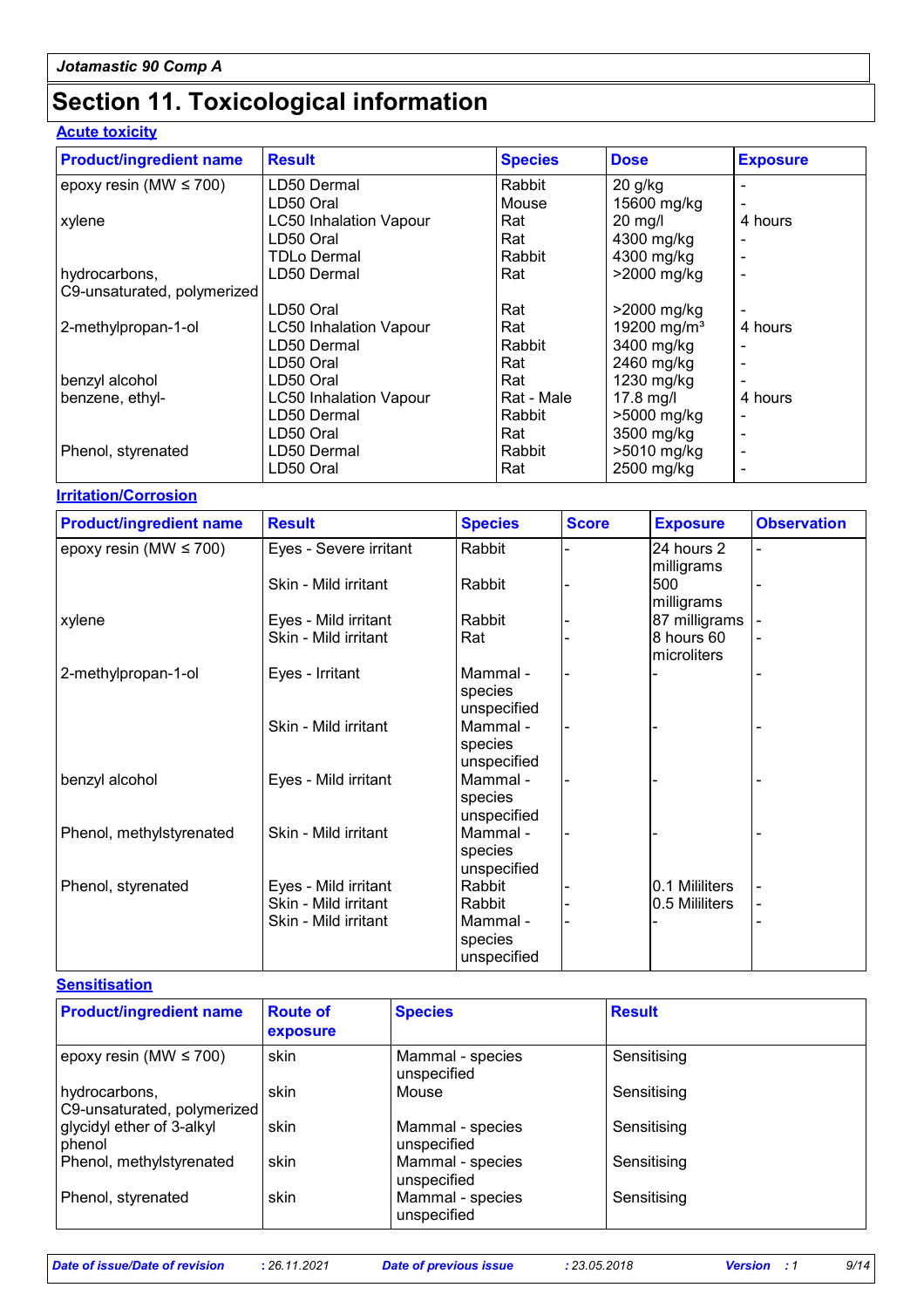### **Section 11. Toxicological information**

#### **Mutagenicity**

Not available.

#### **Carcinogenicity**

Not available.

#### **Reproductive toxicity**

Not available.

#### **Teratogenicity**

Not available.

#### **Specific target organ toxicity (single exposure)**

| <b>Name</b>         | <b>Category</b> | <b>Route of</b><br>exposure | <b>Target organs</b>            |
|---------------------|-----------------|-----------------------------|---------------------------------|
| xylene              | Category 3      |                             | Respiratory tract<br>irritation |
| 2-methylpropan-1-ol | Category 3      |                             | Respiratory tract<br>irritation |
|                     | Category 3      |                             | Narcotic effects                |

#### **Specific target organ toxicity (repeated exposure)**

| <b>Name</b>                  | <b>Category</b> | <b>Route of</b><br><b>exposure</b> | <b>Target organs</b> |
|------------------------------|-----------------|------------------------------------|----------------------|
| Quartz (respirable fraction) | Category 1      | Iinhalation                        | lungs                |

#### **Aspiration hazard**

| <b>Name</b>     | Result                                |
|-----------------|---------------------------------------|
| <b>xylene</b>   | <b>ASPIRATION HAZARD - Category 1</b> |
| benzene, ethyl- | <b>ASPIRATION HAZARD - Category 1</b> |

#### **Information on likely routes :** Not available. **of exposure**

#### **Potential acute health effects**

| <b>Eye contact</b>  | : Causes serious eye damage.                                   |
|---------------------|----------------------------------------------------------------|
| <b>Inhalation</b>   | : No known significant effects or critical hazards.            |
| <b>Skin contact</b> | : Causes skin irritation. May cause an allergic skin reaction. |
| <b>Ingestion</b>    | : No known significant effects or critical hazards.            |

#### **Symptoms related to the physical, chemical and toxicological characteristics**

| <b>Eye contact</b>  | : Adverse symptoms may include the following:<br>pain<br>watering<br>redness                           |
|---------------------|--------------------------------------------------------------------------------------------------------|
| <b>Inhalation</b>   | : No specific data.                                                                                    |
| <b>Skin contact</b> | : Adverse symptoms may include the following:<br>pain or irritation<br>redness<br>blistering may occur |
| <b>Ingestion</b>    | : Adverse symptoms may include the following:<br>stomach pains                                         |

#### **Delayed and immediate effects as well as chronic effects from short and long-term exposure Short term exposure**

| Date of issue/Date of revision | 26.11.2021 | Date of previous issue | : 23.05.2018 | <b>Version</b> : 1 | 10/14 |
|--------------------------------|------------|------------------------|--------------|--------------------|-------|
|                                |            |                        |              |                    |       |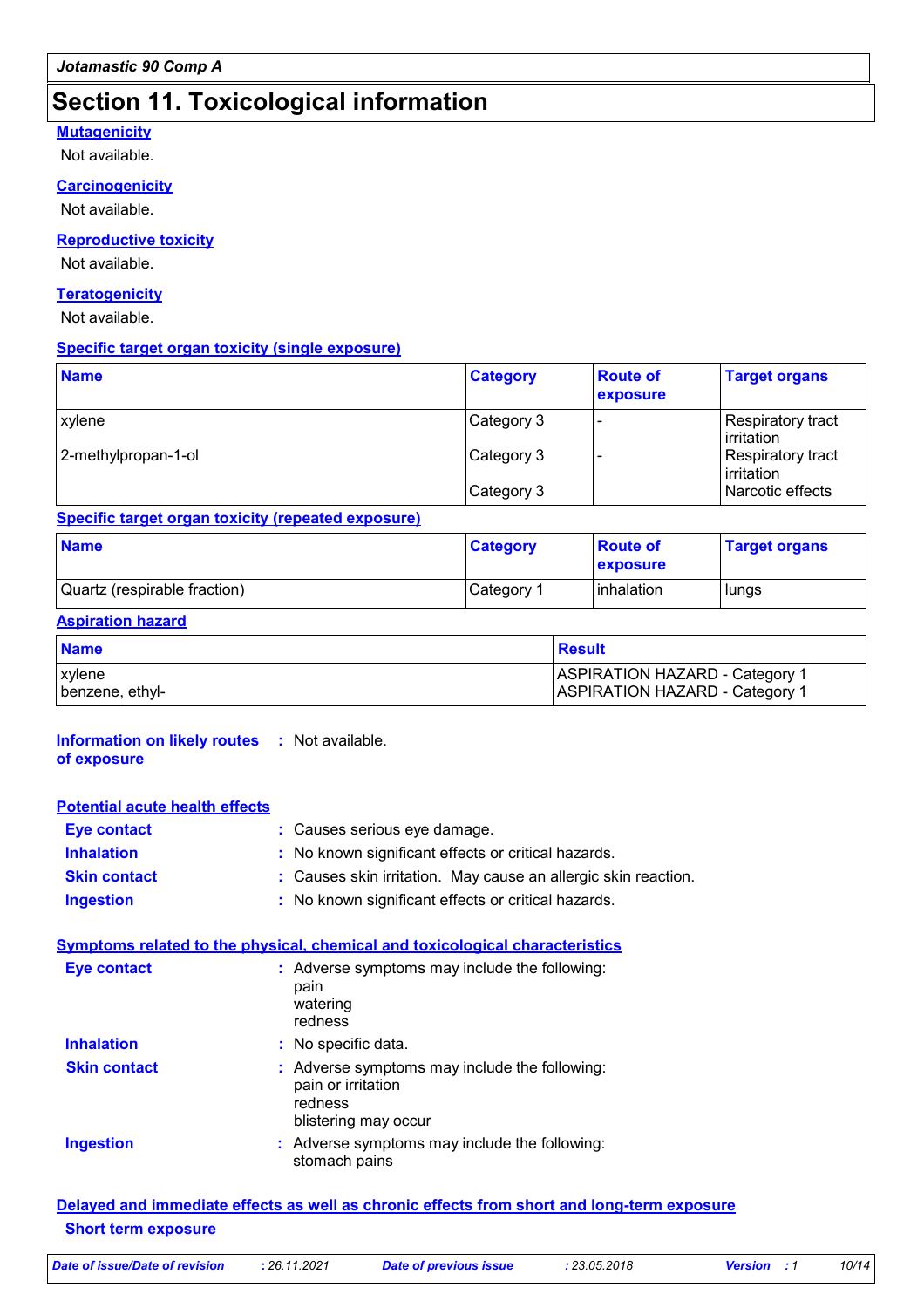# **Section 11. Toxicological information**

| <b>Potential immediate</b><br>effects   | $:$ Not available. |  |  |  |
|-----------------------------------------|--------------------|--|--|--|
| <b>Potential delayed effects</b>        | $:$ Not available. |  |  |  |
| Long term exposure                      |                    |  |  |  |
| <b>Potential immediate</b><br>effects   | $:$ Not available. |  |  |  |
| <b>Potential delayed effects</b>        | : Not available.   |  |  |  |
| <b>Potential chronic health effects</b> |                    |  |  |  |

Not available.

| <b>General</b>               | : Once sensitized, a severe allergic reaction may occur when subsequently exposed<br>to very low levels. |
|------------------------------|----------------------------------------------------------------------------------------------------------|
| <b>Carcinogenicity</b>       | : May cause cancer. Risk of cancer depends on duration and level of exposure.                            |
| <b>Mutagenicity</b>          | : No known significant effects or critical hazards.                                                      |
| <b>Teratogenicity</b>        | : No known significant effects or critical hazards.                                                      |
| <b>Developmental effects</b> | : No known significant effects or critical hazards.                                                      |
| <b>Fertility effects</b>     | : No known significant effects or critical hazards.                                                      |

#### **Numerical measures of toxicity**

#### **Acute toxicity estimates**

| Route                        | <b>ATE value</b> |
|------------------------------|------------------|
| Oral                         | 49200 mg/kg      |
| Dermal                       | 19349.16 mg/kg   |
| Inhalation (vapours)         | 262.74 mg/l      |
| Inhalation (dusts and mists) | 60 mg/l          |

# **Section 12. Ecological information**

#### **Toxicity**

| <b>Product/ingredient name</b> | <b>Result</b>                      | <b>Species</b>                      | <b>Exposure</b> |
|--------------------------------|------------------------------------|-------------------------------------|-----------------|
| epoxy resin (MW $\leq$ 700)    | Acute EC50 1.4 mg/l                | Daphnia                             | 48 hours        |
|                                | Acute LC50 3.1 mg/l                | Fish - pimephales promelas          | 96 hours        |
|                                | Chronic NOEC 0.3 mg/l              | Fish                                | 21 days         |
| xylene                         | Acute LC50 8500 µg/l Marine water  | Crustaceans - Palaemonetes<br>pugio | 48 hours        |
|                                | Acute LC50 13400 µg/l Fresh water  | Fish - Pimephales promelas          | 96 hours        |
| 2-methylpropan-1-ol            | Chronic NOEC 4000 µg/l Fresh water | Daphnia - Daphnia magna             | 21 days         |
| benzene, ethyl-                | Acute EC50 7700 µg/l Marine water  | Algae - Skeletonema costatum        | 96 hours        |
|                                | Acute EC50 2.93 mg/l               | Daphnia                             | 48 hours        |
|                                | Acute LC50 4.2 mg/l                | Fish                                | 96 hours        |
| Phenol, styrenated             | Acute EC50 100 mg/l                | Algae                               | 72 hours        |
|                                | Acute EC50 54 mg/l                 | Daphnia                             | 48 hours        |
|                                | Acute LC50 25.8 mg/l               | Fish                                | 96 hours        |

#### **Persistence and degradability**

| <b>Product/ingredient name</b> | <b>Aquatic half-life</b> | <b>Photolysis</b> | Biodegradability |
|--------------------------------|--------------------------|-------------------|------------------|
| epoxy resin (MW $\leq$ 700)    |                          |                   | Not readily      |
| <b>xylene</b>                  |                          |                   | <b>IReadily</b>  |
| benzyl alcohol                 |                          |                   | <b>Readily</b>   |
| benzene, ethyl-                |                          |                   | Readily          |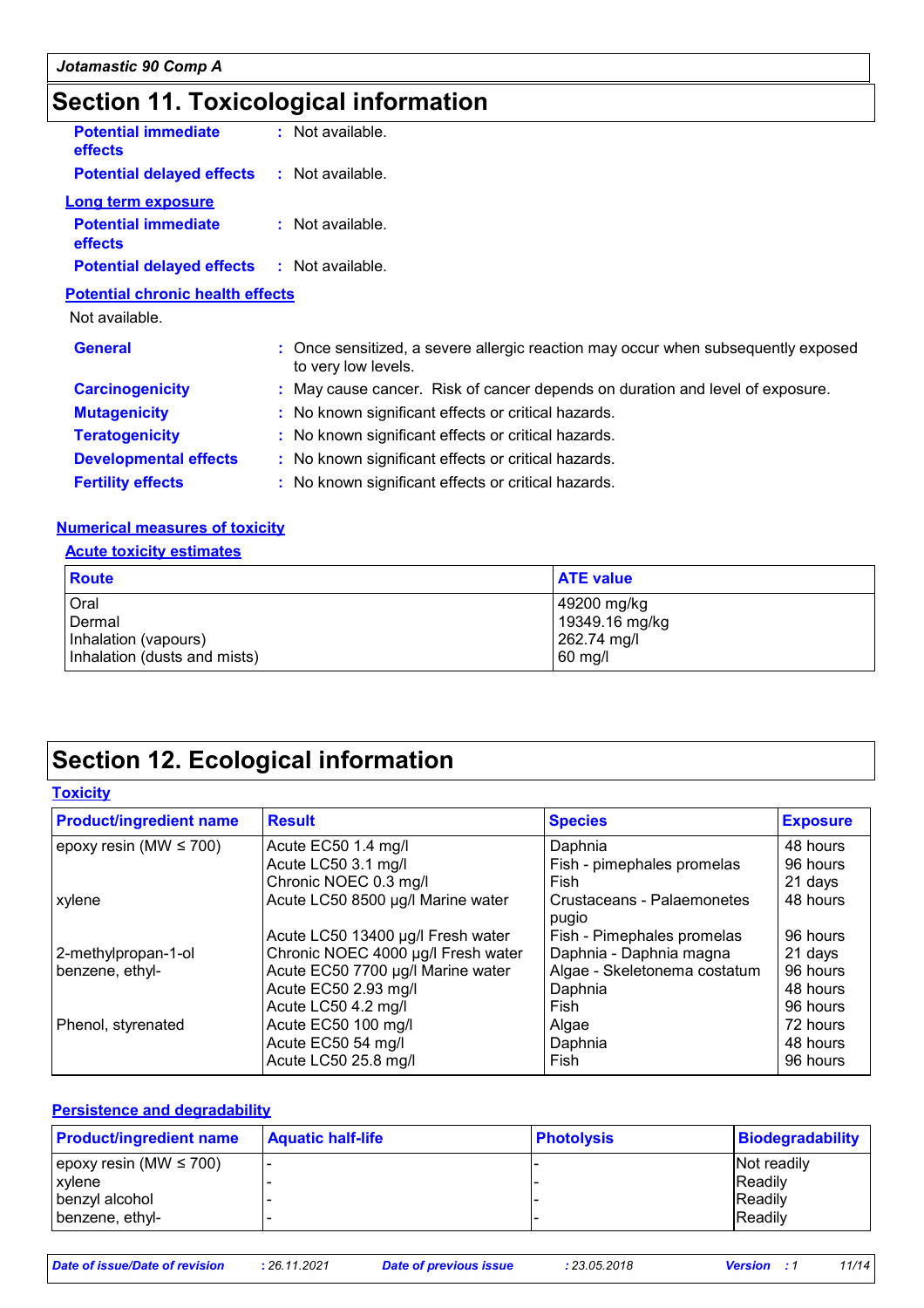### **Section 12. Ecological information**

#### **Bioaccumulative potential**

| <b>Product/ingredient name</b> | $LogP_{ow}$  | <b>BCF</b>  | <b>Potential</b> |
|--------------------------------|--------------|-------------|------------------|
| epoxy resin (MW $\leq$ 700)    | 2.64 to 3.78 | .31         | low              |
| <b>xylene</b>                  | 3.12         | 8.1 to 25.9 | low              |
| hydrocarbons,                  | 3.627        |             | low              |
| C9-unsaturated, polymerized    |              |             |                  |
| 2-methylpropan-1-ol            |              |             | low              |
| benzyl alcohol                 | 0.87         | < 100       | low              |
| benzene, ethyl-                | 3.6          |             | low              |
| Phenol, methylstyrenated       | 3.627        |             | low              |

| <b>Mobility in soil</b>                                 |                                                     |
|---------------------------------------------------------|-----------------------------------------------------|
| <b>Soil/water partition</b><br><b>coefficient (Koc)</b> | : Not available.                                    |
| <b>Other adverse effects</b>                            | : No known significant effects or critical hazards. |

### **Section 13. Disposal considerations**

**Disposal methods :**

The generation of waste should be avoided or minimised wherever possible. Disposal of this product, solutions and any by-products should at all times comply with the requirements of environmental protection and waste disposal legislation and any regional local authority requirements. Dispose of surplus and nonrecyclable products via a licensed waste disposal contractor. Waste should not be disposed of untreated to the sewer unless fully compliant with the requirements of all authorities with jurisdiction. Waste packaging should be recycled. Incineration or landfill should only be considered when recycling is not feasible. This material and its container must be disposed of in a safe way. Care should be taken when handling emptied containers that have not been cleaned or rinsed out. Empty containers or liners may retain some product residues. Vapour from product residues may create a highly flammable or explosive atmosphere inside the container. Do not cut, weld or grind used containers unless they have been cleaned thoroughly internally. Avoid dispersal of spilt material and runoff and contact with soil, waterways, drains and sewers.

Do not allow to enter drains or watercourses. Material and/or container must be disposed of as hazardous waste.

|                                       | <b>ADG</b>     | <b>ADR/RID</b>                | <b>IMDG</b>    | <b>IATA</b>          |
|---------------------------------------|----------------|-------------------------------|----------------|----------------------|
| <b>UN number</b>                      | <b>UN1263</b>  | <b>UN1263</b>                 | <b>UN1263</b>  | <b>UN1263</b>        |
| <b>UN proper</b><br>shipping name     | Paint          | Paint                         | Paint          | Paint                |
| <b>Transport hazard</b><br>class(es)  | $\overline{3}$ | 3                             | 3              | 3                    |
| <b>Packing group</b>                  | $\mathbf{III}$ | $\mathbf{III}$                | $\mathbf{III}$ | III                  |
| <b>Environmental</b><br>hazards       | No.            | No.                           | No.            | No.                  |
|                                       |                |                               |                |                      |
| <b>Date of issue/Date of revision</b> | : 26.11.2021   | <b>Date of previous issue</b> | : 23.05.2018   | <b>Version</b><br>:1 |

# **Section 14. Transport information**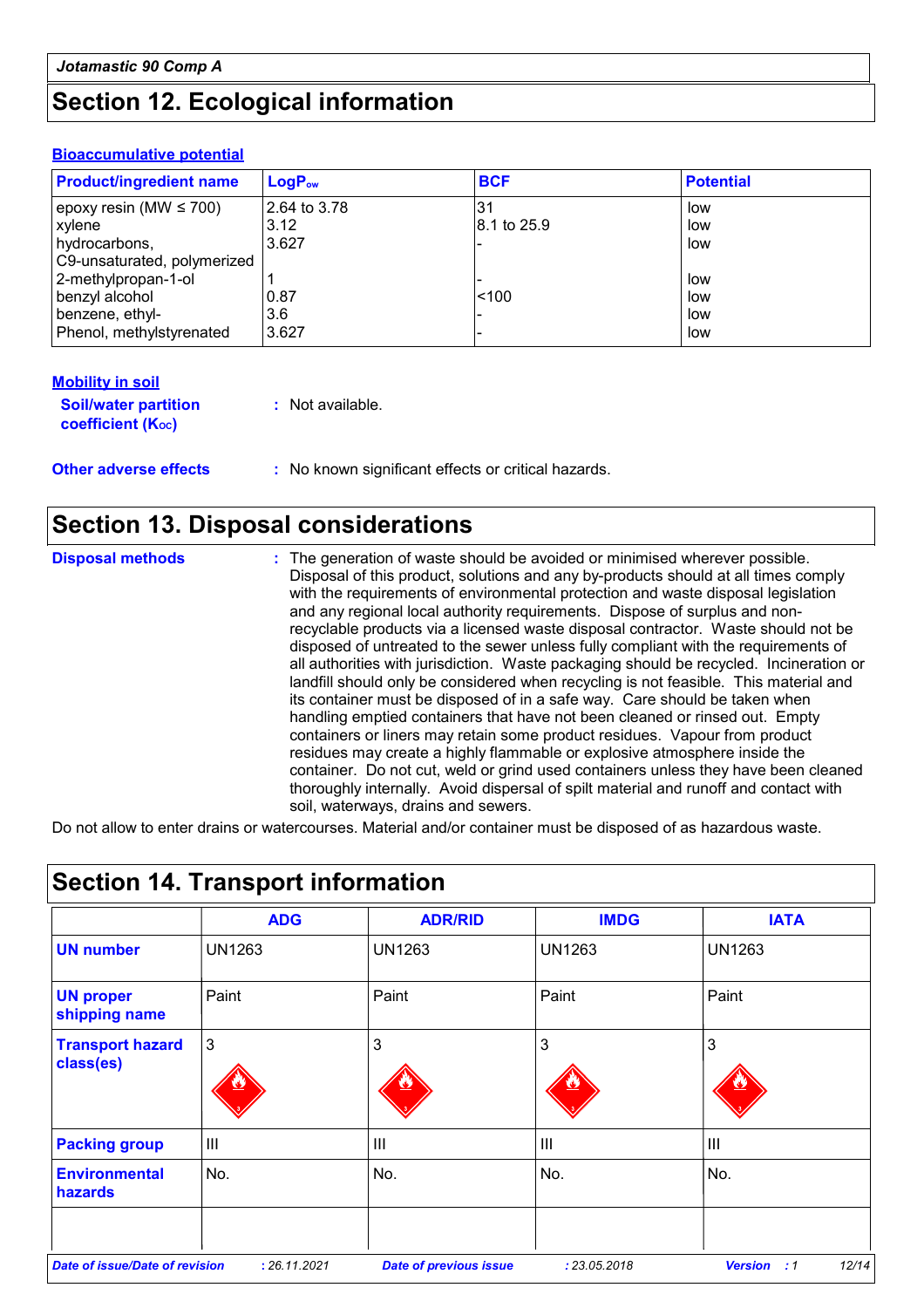| Jotamastic 90 Comp A                     |                  |                                                                          |                    |  |
|------------------------------------------|------------------|--------------------------------------------------------------------------|--------------------|--|
| <b>Section 14. Transport information</b> |                  |                                                                          |                    |  |
| <b>Additional</b><br>information         | Hazchem code .3Y | <b>Hazard identification Emergency</b><br>number 30<br>Tunnel code (D/E) | schedules F-E, S-E |  |

**Special precautions for user Transport within user's premises:** always transport in closed containers that are **:** upright and secure. Ensure that persons transporting the product know what to do in the event of an accident or spillage.

**Transport in bulk according :** Not available. **to IMO instruments**

**Transport within user's premises:** always transport in closed containers that are upright and secure. Ensure that persons transporting the product know what to do in the event of an accident or spillage.

Transport in accordance with ADR/RID, IMDG/IMO and ICAO/IATA and national regulation.

**ADR / RID :** ADR/RID: Viscous substance. Not restricted, ref. chapter 2.2.3.1.5 (applicable to receptacles < 450 litre capacity).

**IMDG :** IMDG: Viscous substance. Transport in accordance with paragraph 2.3.2.5 (applicable to receptacles < 450 litre capacity).

### **Section 15. Regulatory information**

**Standard for the Uniform Scheduling of Medicines and Poisons**

5

**Model Work Health and Safety Regulations - Scheduled Substances**

| Ingredient name              | <b>Schedule</b>                                                                                   |
|------------------------------|---------------------------------------------------------------------------------------------------|
| Quartz (respirable fraction) | Restricted hazardous chemical [For<br>abrasive blasting at a concentration of<br>greater than 1%] |

**Australia inventory (AICS) :** Not determined.

#### **International regulations**

**Chemical Weapon Convention List Schedules I, II & III Chemicals** Not listed.

**Montreal Protocol**

Not listed.

**Stockholm Convention on Persistent Organic Pollutants** Not listed.

**UNECE Aarhus Protocol on POPs and Heavy Metals**

Not listed.

### **Section 16. Any other relevant information**

#### **History**

| Date of printing                  | : 26.11.2021 |
|-----------------------------------|--------------|
| Date of issue/Date of<br>revision | : 26.11.2021 |
| Date of previous issue            | : 23.05.2018 |
| <b>Version</b>                    | $\pm$ 1      |